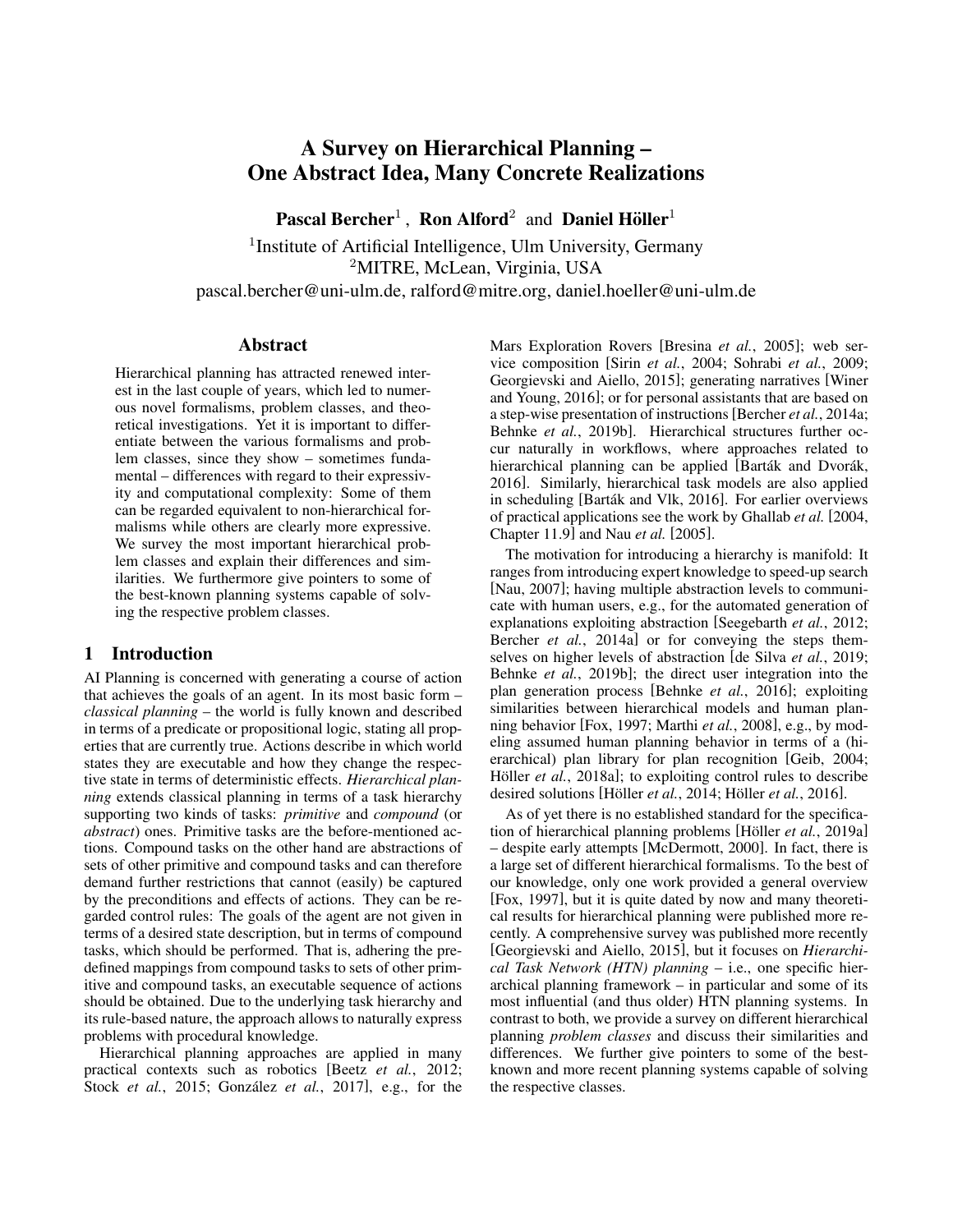# 2 HTN Planning – The Most Basic Hierarchical Planning Formalism

Before we introduce hierarchical planning, we start with introducing classical planning, as most – if not all – hierarchical planning formalisms can be considered extensions thereof.

#### 2.1 Introduction to Classical Problems

Classical planning problems are usually defined in the STRIPS formalism, given as 4-tuples  $(F, A, s_I, g)$ , where F is a finite set of *facts* (also called propositional *state variables*), A is a finite set of actions defined over  $F$ ,  $s_I \in 2^F$ is the initial state and  $g \subseteq F$  is the goal description. The facts  $F$  are propositional encodings of world properties. Any subset of F is considered a state. Given a state  $s \in 2^F$ , facts  $f \in s$  are considered true in s and all others are not (this is called the *closed world assumption*). Actions are 3-tuples  $\langle pre, add, del \rangle \in 2^F \times 2^F \times 2^F$  consisting of a precondition pre and its add and delete effects add and del. An action  $a$  is executable in a state  $s$  if its precondition holds in  $s$ ,  $pre \subseteq s$ . If executable in s, its result is the successor state  $\overline{s}' = (s \setminus \text{del}) \cup \text{add}, \text{ i.e.,}$  delete effects get removed and add effects get added. Solutions are action sequences executable in the initial state  $s_I$  that lead to a state  $s''$  that satisfies all goals, i.e.,  $s'' \supseteq g$ . Any such state  $s''$  is called a goal state.

Classical planning problems essentially compactly describe deterministic state transition systems (or: deterministic finite automata, DFAs) in terms of its initial state, goal description, and actions – without listing all intermediate states and transitions. Instead, we only specify that implicitly given DFA in terms of the planning problem  $(F, A, s_I, g)$  and a planning system automatically computes relevant parts of the state transition system to find a goal-leading sequence of actions from the initial state to a goal state.

In practice, problems are modeled relying on a first-order predicate logic. Here, actions' preconditions and effects are conjunctions of literals. Let's consider a classical domain that models the assembly of a home entertainment system [\[Bercher](#page-7-4) *et al.*, 2014a]. In this scenario various hifi devices can be connected by a range of cables. This can be modeled by a single *plugIn* action. It uses four parameter variables. They represent the current cable  $?c$ , its port  $?cp$  to be used (each cable has two: one for each end), the current device ?d, and its port to be used  $?dp$ . That action's precondition is a conjunction of the (positive) literals *free*(?cp), *free*(?dp), and *compatible*(?*cp*, ?*dp*) meaning that it is applicable in a state in which the involved ports are not occupied and compatible to each other. The action's add effect is *connected*(?cp, ?dp) and its delete effects are *free*(?cp) and *free*(?dp) describing that the used ports are not free anymore and instead connected with each other. Every such action using variables can be transformed into a propositional one via *grounding*, i.e., by replacing every variable by a suitable constant (which are given in the problem description). For the sake of simplicity we present all formalisms in a ground/propositional fashion (i.e., in the above-introduced STRIPS formalism) as mostly done in the literature. The goal of the classical problem is given as a partial state description, for instance  $g = \{hasSignal(TV)\}\$ , encoding that the TV has a video signal. The *plugIn* actions need to propagate these *hasSignal* facts, which can be quite complicated to model [\[Bercher](#page-7-4) *et al.*[, 2014a\]](#page-7-4). We ignored this part in the example for the sake of simplicity and because we will model the signal flow by means of a task hierarchy instead.

#### 2.2 Introduction to Hierarchical Problems

When modeling a system as a planning domain, there will certainly be more than one possible model that is sufficient to generate plans that work in the real system. An interesting decision is the amount of *advice* that is introduced. A common philosophy when modeling *classical* planning problems is to model *physics, not advice* [\[McDermott, 2000,](#page-8-11) p. 37], not because no advice shall be used at all, but to make it as explicit as possible. In the beginning, hierarchical structures have been seen as a means of re-introducing advice for the planners [\[McDermott, 2000,](#page-8-11) p. 37]. The hierarchy can be used to restrict the search space severely, resulting in quite efficient planning systems. However, the systems rely on the additional advice; they are *configured* for the domain and are therefore sometimes called domain-*configurable* (in contrast to domain-*independent*) systems [\[Nau, 2007\]](#page-8-5). Even though a hierarchy among the tasks can be used as advice for a planner, it also adds a new means of modeling that makes the resulting formalism more powerful than non-hierarchical planning. This can be seen from various studies about the computational complexity of the formalism [Erol *et al.*[, 1996;](#page-7-12) [Geier](#page-7-13) [and Bercher, 2011;](#page-7-13) Alford *et al.*[, 2015a;](#page-6-2) Alford *et al.*[, 2015b;](#page-6-3) [Bercher](#page-7-14) *et al.*, 2016; Alford *et al.*[, 2016b\]](#page-6-4) and from the studies of their theoretical expressivity [Höller et al., 2014; Höller et al.[, 2016\]](#page-8-9).

As a running example let us revisit the previous problem and extend it to a task hierarchy [\[Bercher](#page-7-4) *et al.*, 2014a; Höller *et al.*[, 2018b\]](#page-8-12). In a classical model, the states (i.e., preconditions and effects) describe *all* relevant information. This includes established connections as well as which cable and device possesses which signal. Also, the goal is given in a state-based form as our example showed. When extending the classical model by a task hierarchy, the information about the signal flow can be modeled *into the hierarchy* rather than into the state: When a source device  $d_{so}$  shall be connected with a sink device  $d_{si}$ , this can be done (1) directly or (2) via an intermediate device  $?d_{in}$  as illustrated in Fig. [1.](#page-1-0) We can now define the goal in terms of an initial compound task *connect(Blu-ray, TV)*, as we know that based on these two

<span id="page-1-0"></span>

Figure 1: Depiction of the compound *connect* task and two of its decomposition methods (which do not use ordering constraints). Compound tasks and methods are depicted with rounded corners, primitive tasks (i.e., actions) are depicted angled.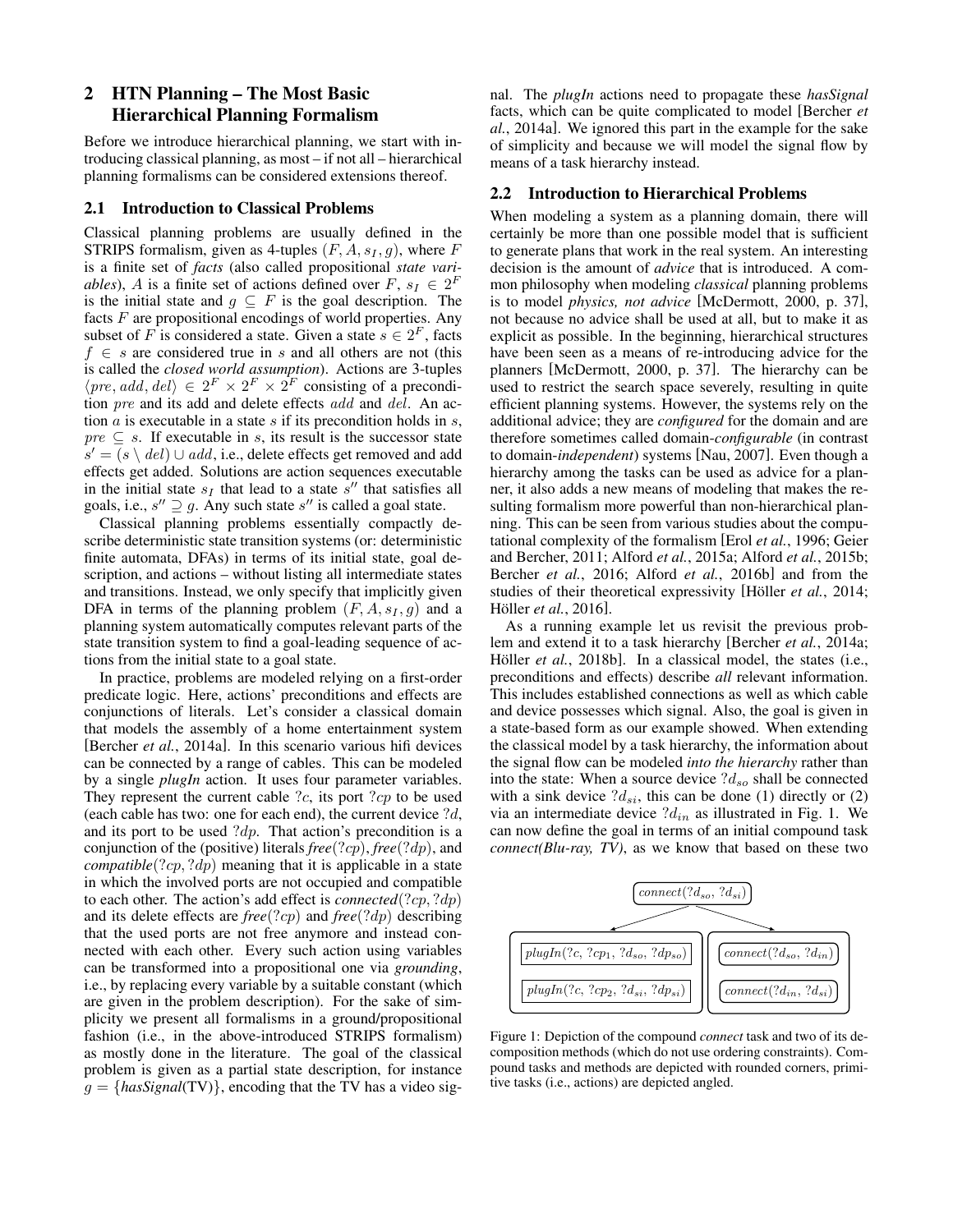rules (called *decomposition methods*), the latter being recursive, one does not have to model the parts of the states representing signal flow since we know that the signals are propagated as required if the devices are connected as demanded by the hierarchy. In such a model, the hierarchy models physics, not advice – so the hierarchy adds a new means of modeling. It can, just like states, be used to model physics *or* advice. Resulting plans must satisfy the constraints introduced by the hierarchy as well as the ones introduced by the state.

Usually, the goal in hierarchical planning is to find a primitive refinement of the initially given compound tasks. What *exactly* is allowed in order to find solutions differs significantly among the variety of present formalisms, which also influences the respective formalism's expressivity and computational complexity. We start with explaining the most commonly known representative of hierarchical planning: *Hierarchical Task Network (HTN) planning* [\[Ghallab](#page-7-6) *et al.*, [2004,](#page-7-6) Chapter 11] and then extend or alter it to capture and discuss the related hierarchical planning formalisms.

#### 2.3 HTN Planning

There are many formalizations for hierarchical planning in the literature. One of the most influential formalizations, called HTN planning, is the one by Erol *[et al.](#page-7-15)* [\[1994;](#page-7-15) [1996\]](#page-7-12) since they were the first to prove many foundational properties of HTN planning and to describe a provably sound and complete HTN planning system: UMCP [Erol *et al.*[, 1994\]](#page-7-15).

The formalization we choose in this survey to illustrate core elements of the formalism bases upon the one by [Geier](#page-7-13) [and Bercher](#page-7-13) [\[2011\]](#page-7-13). It is a minimalistic formalism that still captures the core ideas behind HTN planning. It shows many similarities to the one introduced by [Ghallab](#page-7-6) *et al.* [\[2004,](#page-7-6) Chapter 11.2] that they refer to as *Simple Task Network (STN) planning*. For *practical* purposes, other formalizations, like the one by Erol *[et al.](#page-7-12)*, might be more appropriate due to richer language features that allow for defining more constraints such as prevail conditions, demanding that a certain state feature holds directly before or after some task or for the complete sequence of states between two tasks. In contrast to Erol *[et al.](#page-7-12)*'s formalism, which is based upon a first-order predicate logic, the one presented here is fully propositional. For most formalisms, including the ones we present here, lifted variants exist as well.

We start with the definition of task networks, which are generalizations of totally ordered action sequences.

**Definition 1.** A *task network* tn is a tuple  $(T, \prec, \alpha)$ , where

- $T$  is a finite set of task id symbols,
- $\prec \subseteq T \times T$  is a strict partial order on T,
- $\alpha: T \to N$  maps every task id to a task name in N.

Because tasks can occur several times within the same task network, the partial order  $\prec$  is not defined on them directly, but instead on task identifier symbols  $T$ , which are mapped to the tasks by  $\alpha$ .

For consistency reasons,  $\alpha$  does not map to primitive or compound tasks directly, but instead to their names (called *task name*). Some names (like *plugIn*(?*c*, ?*cp*<sub>1</sub>, ? $d_{so}$ , ? $dp_{so}$ )) represent primitive tasks, i.e., actions, and others (like *con-* $\text{rect}(?d_{so}, ?d_{si})$  represent compound ones. While a primitive task name maps to its unique action (given another mapping  $\delta$ , which is given in the domain model), compound task names map to one or more task networks that can be used to refine them. This mapping is established by a set of socalled *decomposition methods* M, which are part of the domain model. Each method  $m \in M$  is a 2-tuple  $(n, tn)$  mapping a compound task name  $n$  to a task network  $tn$  (see Fig. [1](#page-1-0)) for a graphical illustration of two methods for the task *con* $nect(?d_{so}, ?d_{si})$  of our running example). Given that a task network  $tn_1$  contains a compound task name n (i.e., there is a task id  $t \in T_1$  with  $\alpha_1(t) = n$ , then a method  $(n, tn)$  can be *applied* to  $tn_1$  creating a new task network  $tn_2$ , in which  $t$  is replaced by  $tn$  and ordering constraints pointing from or to  $t$  are inherited by the tasks in  $tn$ .

For the sake of completeness, we would like to note that many HTN planning models support so-called *method preconditions*. Initially introduced for the HTN planning system SHOP [Nau et al.[, 2001\]](#page-8-13), they are still being used for models that are solved by its successor systems SHOP2 [\[Nau](#page-8-14) *et al.*[, 2003\]](#page-8-14) and SHOP3 [\[Goldman and Kuter, 2019\]](#page-7-16). Method preconditions are state-based conditions specifying whether the respective method may be applied in a current state. Since their definition is tailored to progression-based search (cf. Sec. [2.4\)](#page-3-0) and therefore intended for this kind of planning systems, we do not go into more detail here. A more in-depth discussion of this feature is given by Höller et al. [\[2019a\]](#page-8-10).

**Definition 2.** An *HTN problem*  $P$  is a tuple  $(D, s_I, tn_I)$  consisting of the HTN domain  $D$ , an initial state  $s_I \in 2^F$ , and an initial task network  $tn_I$ . An *HTN domain*  $D$  is a tuple  $(F, N_P, N_C, \delta, M)$  consisting of a finite set of facts F, finite sets of primitive and compound task names  $N_P$  and  $N_C$ , respectively, the action mapping  $\delta : N_P \to 2^F \times 2^F \times 2^F$ assigning actions to the primitive task names, and a finite set of decomposition methods M.

One of the most important aspects in hierarchical planning is the definition of the solution criteria, because they alone define in which way the model's task hierarchy has to be respected. In HTN planning, there is an initial task network containing compound tasks that have to be refined relying on the model's methods. This is captured by the solution criteria. [Ghallab](#page-7-6) *et al.* [\[2004,](#page-7-6) Chapter 11.1] phrase it as follows: *"HTN planners differ from classical planners in what they plan for and how they plan for it. In an HTN planner, the objective is not to achieve a set of goals but instead to perform some set of tasks."* More formally:

<span id="page-2-0"></span>**Definition 3.** A task network  $tn<sub>S</sub>$  is a *solution* to an HTN problem  $\mathcal P$  if and only if  $t n_S$  can be obtained from the initial task network  $tn_I$  by a sequence of method applications, does not contain compound tasks anymore, and is executable, i.e., it possesses a linearization of its (primitive) tasks that is executable in the initial state  $s_I$ .

Restricting the set of solutions to those that can be obtained from the initial tasks via decomposition enables one to *exclude* executable action sequences from the set of desired solutions – simply because they cannot be produced by exploiting the task hierarchy. This is the main reason for the high expressive power of the HTN planning formalism. [Erol](#page-7-12) *[et al.](#page-7-12)* [\[1996\]](#page-7-12) proved that HTN planning is expressive enough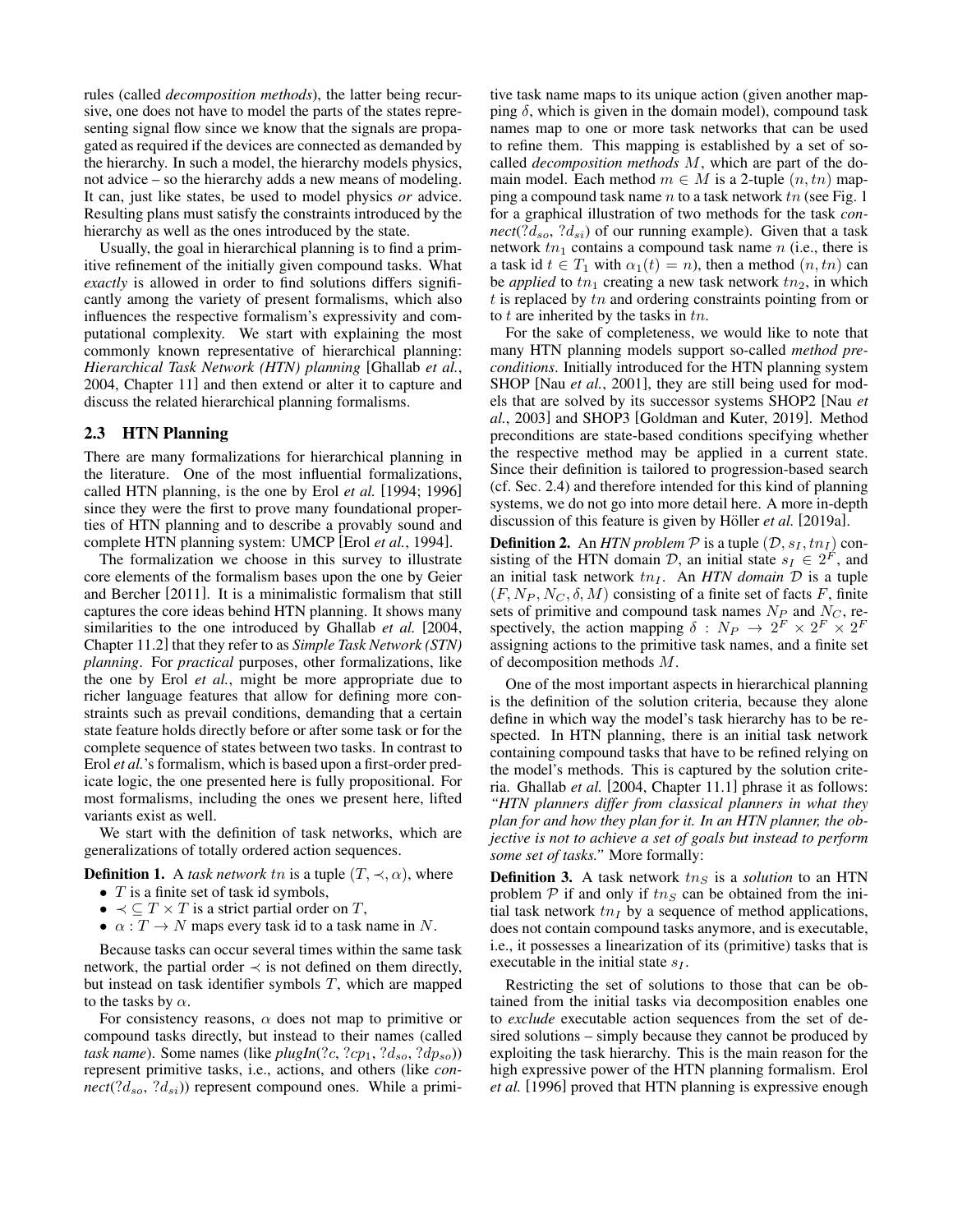to model undecidable problems, such as the language intersection problem of two context-free languages. [Geier and](#page-7-13) [Bercher](#page-7-13) [\[2011\]](#page-7-13) reproduced that proof in the more simplistic formalism outlined here. It is thus more expressive than the classical STRIPS formalism (and many of its extensions) as it can only be used to model decidable problems. Relying on a comparison to the Chomsky hierarchy, Höller et al. [\[2014;](#page-7-11) [2016\]](#page-8-9) conducted an in-depth analysis showing which problems (i.e., which intended solution sets) can be expressed by various hierarchical and non-hierarchical formalisms.

## <span id="page-3-0"></span>2.4 Techniques for Solving HTN Problems

At the time being, there are essentially two important techniques to solve HTN problems: Via standard search (like  $A^*$ ) and via compilation to a different problem class. For the first, [Alford](#page-6-5) *et al.* [\[2012\]](#page-6-5) explain four different kinds of search algorithms and provide necessary and sufficient criteria when search terminates. Two of these search algorithms can be con-sidered standard as many planning systems implement them<sup>[1](#page-3-1)</sup>. We briefly outline them below. Afterwards, we briefly outline several compilation techniques to solve HTN problems.

Decomposition-based (or Plan Space) Search. Search is done in the space of task networks starting with the initial task network given in the problem description. Given a search node, the set of its successors in the search space is determined by the set of all decomposition methods for the compound tasks present in the current search node. That is, each existing method gets applied to its compound task in the current task network thereby creating a new one. Adding ordering constraints is allowed as well in order to obtain a reasonable ordering within a task network to guarantee executability. Decomposition and ordering insertion is repeated until an executable primitive task network is created. Two of the more recent plan space-based planners are PANDA [\[Bercher](#page-7-17) *et al.*, [2014b;](#page-7-17) [Bercher](#page-7-18) *et al.*, 2017] and FAPE [Dvořák *et al.*, 2014; [Bit-Monnot](#page-7-20) *et al.*, 2016].

Progression-based Search. Again, search nodes are task networks and search starts with the initial one. Whereas the decomposition-based search allows to work on any part of the given task network, the progression-based search works on it in a "left-to-right fashion". Among all tasks that have no predecessor in their ordering constraints, search branches over the choice which of these tasks to process next. If it is a compound task, every available decomposition method produces a new successor task network. If it is a primitive task and executable in the current state, it gets executed (and removed from the current task network) thereby progressing said state. A solution is found when the current task network has become empty since this means that all compound tasks have been refined by applying decomposition methods and all primitive tasks have been executed. A solution (i.e., a sequence of actions) can be extracted from the path of action executions from the initial task network to the empty one. The best-known systems implementing this technique are the SHOP systems [Nau *et al.*[, 2001;](#page-8-13) Nau *et al.*[, 2003;](#page-8-14) [Goldman and Kuter, 2019\]](#page-7-16). Recently, we proposed an optimization of that algorithm that reduces branching and in-tegrates heuristics [Höller et al.[, 2018b\]](#page-8-12). For the latter, i.e, heuristic integration, we refer readers yet unfamiliar with HTN planning to the illustrative explanation by Höller et *[al.](#page-8-15)* [\[2019b\]](#page-8-15).

Compilation Techniques. Since HTN planning is in general undecidable, there cannot be a *single* compilation to *any* other (decidable) problem class. Instead, one can use some suitable bound and perform a *series* of compilations of increasing size. Every solution in the compiled problem can be translated to a solution to the original one. If a compiled problem is proved unsolvable, a new compilation is performed with increased size. Due to the undecidability of HTN planning, this process may have to be repeated arbitrarily often – termination can only be guaranteed for some special cases where decidability is known. [Alford](#page-6-6) *et al.* introduced such translations to classical planning by bounding the decomposition depth [\[Alford](#page-6-7) *et al.*, 2009] or the size of any task network that can be obtained when performing an HTN progression search [Alford *et al.*[, 2016a\]](#page-6-6). Another approach compiles HTN problems into Answer Set Programs (ASPs) while bounding the length of the plans [Dix *et al.*[, 2003\]](#page-7-21). Similarly, [Mali and Kambhampati](#page-8-16) [\[1998\]](#page-8-16) introduced the idea to compile HTN problems into a sequence of SAT problems in propositional logic. This approach was recently revived and improved [\[Behnke](#page-7-22) *et al.*, 2018; Behnke *et al.*[, 2019a;](#page-7-23) [Schreiber](#page-8-17) *et al.*, 2019]. Similar to the older encoding for HTN problems to classical ones [\[Alford](#page-6-7) *et al.*, 2009], this encoding bounds the decomposition depth, representing all possible ways on how to decompose the initial task network using  $n$ levels of decomposition.

## 3 Variants of Standard HTN Problems

There are many variants and extensions of standard HTN planning. Some of them were developed as a compensation to the strict way in which the task hierarchy dictates which solutions may be generated, others introduced extensions that make reasoning about the state-based consequences of compound tasks easier, while again others abandon the idea of *task* hierarchies altogether and introduce a hierarchy on the *facts* instead. We provide a brief overview of the most important classes, most of which were developed or formalized within the last ten years.

## 3.1 TIHTN Planning/Task Insertion

In HTN planning, the solution criteria enforce every single action in a plan to be introduced by decomposition. In terms of modeling effort, there are domains where this is an intended capability, since this control rule-like requirement may make the modeling process easier. [Goldman](#page-7-24) [\[2009\]](#page-7-24) raises the example that it might be known that a certain medical treatment (that can be modeled as a "recipe", i.e., in terms of methods) will lead to a good outcome, but that it might be difficult to model the causality behind it in terms of state transitions. In other domains, this strict adherence to the decomposition hierarchy might be a drawback, because it enforces the domain designer to ensure that all desired solu-

<span id="page-3-1"></span><sup>&</sup>lt;sup>1</sup>For illustrative examples we refer to our (introductory) HTN planning tutorial [\(https://www.uni-ulm.de/in/ki/htn-tutorial-2018\)](https://www.uni-ulm.de/in/ki/htn-tutorial-2018).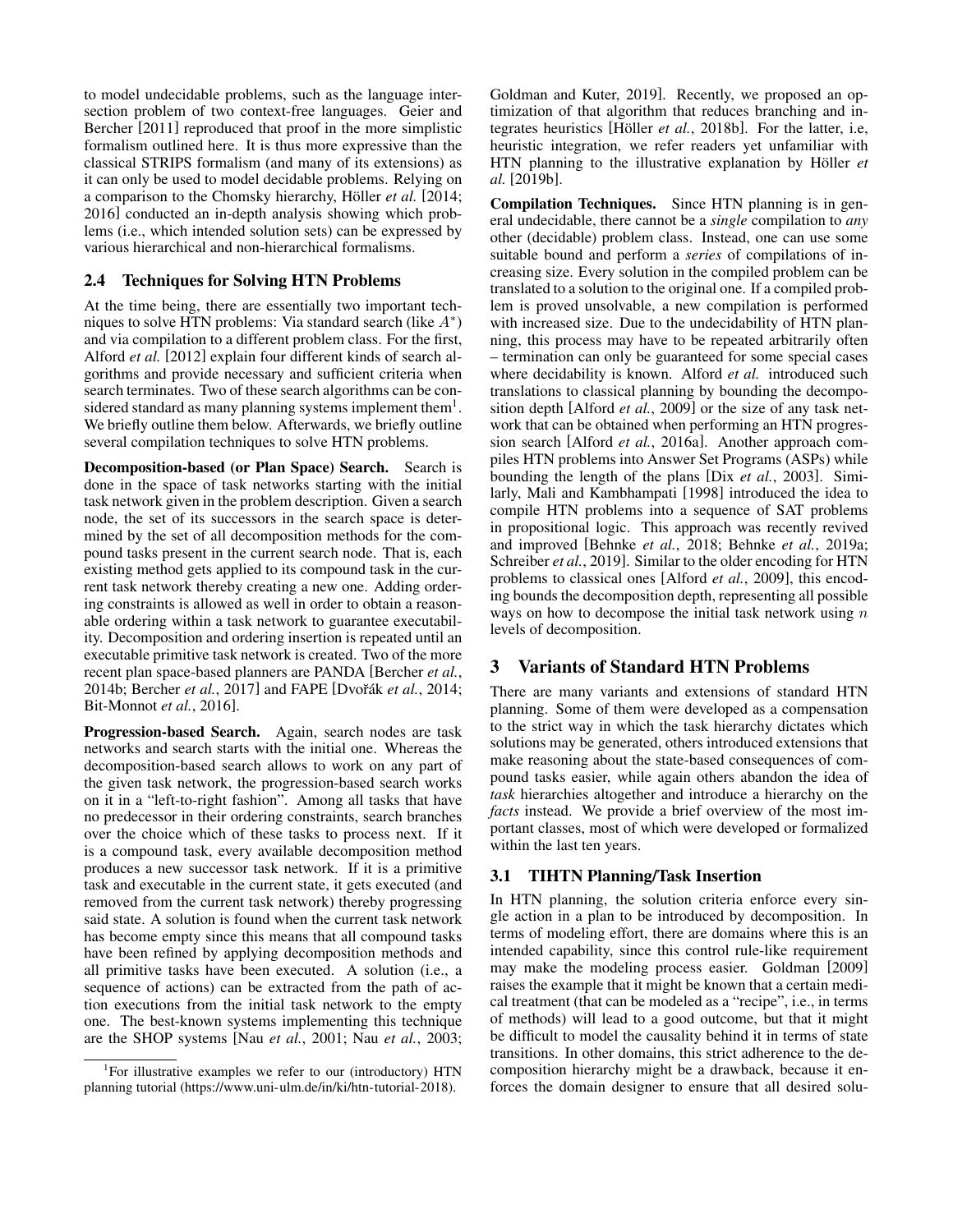tions can be created via the task hierarchy. As an alternative, many researchers have fused task hierarchies with the capability to insert tasks directly, just as in classical planning. That is, every action that is part of the domain model might be added to any task network at any position. This idea has often been described in the context of planning systems and algorithms [\[Young](#page-8-18) *et al.*, 1994; [Kambhampati](#page-8-19) *et al.*, 1998; [Gerevini](#page-7-25) et al., 2008; Dvořák et al., 2014; [Winer and Young,](#page-8-3) [2016\]](#page-8-3). Due to the capability to insert actions directly and arbitrarily the set of solutions might be different compared to the version of the same problem, in which task insertion is prohibited. Thus, we obtain a new problem class. [Geier](#page-7-13) [and Bercher](#page-7-13) [\[2011\]](#page-7-13) formally defined the respective problem class, called *HTN planning with task insertion (TIHTN planning)*, by extending the solution criteria of HTN planning (cf. Def. [3\)](#page-2-0) in the way that solution task networks can be obtained from the initial task network via a sequence of method applications *and task insertions*.

In our running example for an HTN problem (the home entertainment domain), the signal flow between some source and sink device was modeled by a recursive hierarchy, while the actions' preconditions and effects were used to ensure that the used devices/cables are actually compatible. If the same model/problem would be regarded a TIHTN problem, actions harmful to a given overall task (think about an *unplug* action) could be inserted arbitrarily thus invalidating the intended signal flow. Thus, TIHTN problems, while having the *additional* capability of task insertion, *lose expressivity* compared to HTN problems. Thus we learn that task insertion has to be treated with care in case the task hierarchy is used to model physics rather than advice. If the task hierarchy is introduced for advice on how to achieve something – i.e., if not adhering the task hierarchy does not violate the correctness of the intended solutions – then allowing task insertion might be the right choice.

The lower expressivity of TIHTN problems is also backed up by many theoretical investigations [\[Geier and Bercher,](#page-7-13) [2011;](#page-7-13) [Alford](#page-6-3) *et al.*[, 2014;](#page-7-11) Höller *et al.*, 2014; Alford *et al.*, [2015b;](#page-6-3) Höller *et al.*[, 2016;](#page-8-9) Alford *et al.*[, 2016b\]](#page-6-4) making it – in contrast to HTN planning – decidable [\[Geier and Bercher,](#page-7-13) [2011\]](#page-7-13). We would like to mention the most important observation that is responsible for its limited expressiveness: In TI-HTN planning, recursion in the task hierarchy does not contribute to the solutions that can be generated, i.e., it can be ignored. In other words: For every TIHTN problem with recursion there exists a non-recursive TIHTN problem with the same set of solutions [\[Geier and Bercher, 2011,](#page-7-13) Lem. 1 and 2]. All that recursion does is to introduce further compound and non-compound tasks – eventually resulting in some primitive task network. Instead of using recursion to add the required primitive tasks we can instead rely on task insertion making recursion redundant. Due to enforced acyclicity we can compute the maximal number of decompositions and thus the maximal task network size without task insertion. We now exploit task insertion to turn such a task network into an executable one. Between each two tasks we never need to insert more actions than states (because we would run into a state cycle otherwise), thereby showing that TIHTN problems can be decided. This lower computational complexity can be exploited for heuristics, since task insertion plus delete relaxation (ignoring all negative effects of primitive actions) lowers the computational complexity even to polynomial time [\[Alford](#page-6-8) *et al.*, 2014].

Recently, [Xiao](#page-8-20) *et al.* [\[2017\]](#page-8-20) extended the TIHTN formalism to express *state constraints*, called TIHTNS problems. For this, they reintroduced the before-mentioned prevail conditions by Erol *[et al.](#page-7-12)*'s formalism that had been removed by [Geier and Bercher.](#page-7-13)

In addition to the planners mentioned before, the plan space-based HTN planners PANDA [\[Bercher](#page-7-17) *et al.*, 2014b; [Bercher](#page-7-18) *et al.*, 2017] and FAPE [Dvořák *et al.*, 2014; [Bit-](#page-7-20)[Monnot](#page-7-20) *et al.*, 2016] both support task insertion.

## 3.2 Task Sharing

The hierarchy enforces courses of action to be in a plan, not because of their effects on the world, but "just because I say so" [\[Goldman, 2009\]](#page-7-24). Other than in classical planning, the planner is not free to reuse parts of the plan that have already been introduced, e.g., for different sub-goals. To allow this, some systems introduce *task sharing*. With task sharing, when there are two identical tasks  $t_1$  and  $t_2$  that are unordered with respect to each other, only one must be executed. I.e., the planner may eliminate one and make the other a *shared* sub-task of the parent tasks of both  $t_1$  and  $t_2$ .

Consider our running example again. There might be a task where a DVD player and a Blu-ray player must be connected with a TV by using an adapter, since the TV has only a single input port. To connect the DVD player, it needs to be connected with the adapter, and the adapter with the TV. To connect the Blu-ray player, it needs to be connected with the adapter as well and, again, the adapter with the TV. Such tasks might be modeled using task sharing. Then, the system can merge the connection of the adapter and the TV automatically and no specific modeling of such cases is necessary.

Task sharing was first proposed in the context of the Action Notation Markup Language (ANML) [Smith *et al.*[, 2008\]](#page-8-21) and implemented, for example, in the plan space-based planners FAPE [Dvořák *et al.*, 2014; [Bit-Monnot](#page-7-20) *et al.*, [2](#page-4-0)016]<sup>2</sup> and CHIMP [Stock *et al.*[, 2015\]](#page-8-0).

The influence of task sharing is not as drastic as that of task insertion. In a theoretical investigation, both considering task sharing and task insertion, [Alford](#page-6-4) *et al.* [\[2016b\]](#page-6-4) showed that task sharing neither increases nor decreasing computational complexity of the respective problem. Thus, HTN planning with task sharing still remains undecidable.

## 3.3 Adding Preconditions and Effects to Compound Tasks

In the previously introduced formalisms, compound tasks do not possess preconditions or effects – instead of changing a state their purpose is to get refined by one of its decomposition methods into a pre-defined task network. Yet, there are

<span id="page-4-0"></span><sup>&</sup>lt;sup>2</sup>FAPE's plan-space planning algorithm does not specifically mention task sharing. Instead, when applying decomposition methods, it inserts constraints that the respective tasks must be present instead of actually inserting them. A single (shared) task can then be inserted to achieve multiple instances of the same constraint.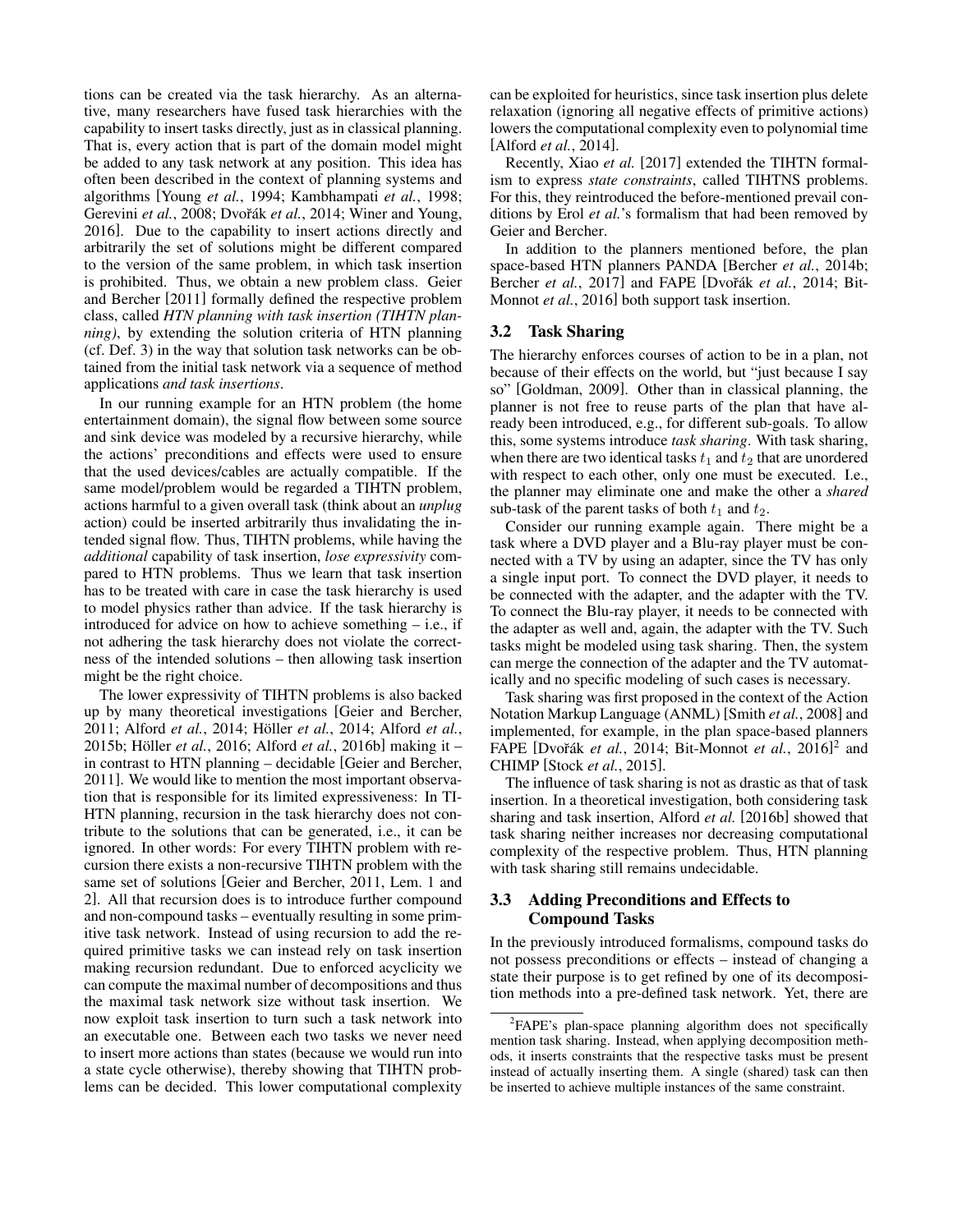several motivations for being able to specify preconditions and effects for compound tasks as well [\[Bercher](#page-7-14) *et al.*, 2016].

One motivation is to make it directly visible which state features are changed due to the execution of a compound task. In the *angelic hierarchical planning* approach by [Marthi](#page-8-22) *et [al.](#page-8-22)* [\[2007;](#page-8-22) [2008\]](#page-8-7), the compound tasks' preconditions and effects describe state transitions under some refinement. This property is exploited to find high-level solutions (i.e., containing compound tasks) that are guaranteed to be refinable into a primitive solution. It is noteworthy, though, that the models for which this property can be guaranteed are assumed to be totally ordered (i.e., the initial task network and all task networks of the methods are totally ordered). At least in theory this is a rather severe restriction as totally ordered HTN problems cannot express undecidable problems [Erol *et al.*[, 1996;](#page-7-12) Alford *et al.*[, 2015a\]](#page-6-2) and are hence less expressive than HTN problems in general. Others exploit the compound tasks' preconditions and effects to formalize and test criteria under which a given decomposition method is regarded an actual implementation for the respective compound task [\[Bi](#page-7-26)[undo and Schattenberg, 2001;](#page-7-26) [Bercher](#page-7-14) *et al.*, 2016]. These criteria ensure that decomposition methods not respecting the modeler's intent can be identified and corrected.

Another main motivation for adding preconditions and effects to compound tasks is to be able to exploit them for search. They can be used to detect state-based problems much earlier, as the respective preconditions and effects will be noticeable early on – possibly many levels of abstraction before decomposition actually introduces the respective action(s). In case task insertion is enabled, these preconditions and effects further allow to insert compound tasks as well.

So far, we only mentioned two key motivations for extending compound tasks with preconditions and effects. We did, however, not yet specify their impact on the respective problem class. That is, we did not yet mention the solution criteria the respective problem classes rely on. These criteria do, however, have a major impact on the problems that can possibly be expressed with the respective formalism.

The most important decisions to be taken are whether task insertion is allowed and, if so, whether the goal is specified in terms of a state-based goal condition (just as in classical planning) or in terms of an initial task network that we need to turn into a solution via decomposition. Some approaches using preconditions and effects for compound tasks do rely on an initial task network that has to be turned into a solution, e.g., the angelic hierarchical planning approach [\[Marthi](#page-8-22) *et al.*, 2007; Marthi *et al.*[, 2008\]](#page-8-7) or hybrid planning [\[Biundo and Schattenberg, 2001;](#page-7-26) [Bercher](#page-7-4) *et al.*, 2014a; Bercher *et al.*[, 2014b;](#page-7-17) [Bercher](#page-7-14) *et al.*, 2016] while others do not: For some real-world planning applications, it might not be necessarily required to restrict the set of solutions to those that can be obtained from the initial task network. Many planning approaches were created that rely on a hierarchical task model but without an initial task network and a state-based goal description instead (i.e., with task insertion). Those include approaches that do *not* allow preconditions and effects for compound tasks [\[de Silva](#page-7-7) *et al.*, 2019] and those that do [\[Young](#page-8-18) *et al.*, 1994; [Kambhampati](#page-8-19) *et al.*, 1998; [Winer and Young, 2016\]](#page-8-3). [Fox](#page-7-9) [\[1997\]](#page-7-9) refers to the respective planners of the latter kind as *operator decomposition planners*, so we refer to the respective problem class as *decompositional planning*.

This class can be regarded a hybrid between TIHTN problems and classical problems, since tasks can be inserted and compound tasks have to be decomposed if present in a current search node. Computationally, it can be regarded equivalent to classical planning, since the task hierarchy does not pose any constraints. Although compound tasks need to be refined in case they get inserted into a task network there will never be the necessity to insert them in the first place.

As example, the HTN home entertainment model introduced before would not work anymore if interpreted as decompositional problem: Since we are never *forced* to add the *connect* tasks, the signal flow would not be accounted for correctly. Just as in TIHTN planning, the signal flow had to be modeled via actions' preconditions and effects to obtain a valid *decompositional* planning problem. So using this approach excludes using a hierarchy as constraints, but still allows using it for practical purposes as was done, for example, for the generation of narratives [\[Winer and Young, 2016\]](#page-8-3).

#### 3.4 HGN Planning

All problem classes discussed so far were based upon a hierarchy among *tasks*. In *Hierarchical Goal Network (HGN) planning* [\[Shivashankar](#page-8-23) *et al.*, 2012] there is no hierarchy among tasks, but instead it defines a hierarchy on structured *state variables*, which are referred to as *goals* in this context. As in all previous problem classes, the hierarchy is given by a set of decomposition methods. In contrast, the goal hierarchy does *not* induce two kinds of state variables. All variables are regarded of the same kind, no matter whether there exists a method for it. Methods map goals to partially ordered sets of goals, which are called goal networks.

**Definition 4.** A *goal network gn* is a tuple  $(G, \prec, \alpha)$ , where

- $G$  is a finite set of goal ids,
- $\bullet \prec \subseteq G \times G$  is a strict partial order on G, and
- for every  $g \in G$ ,  $\alpha(g)$  is a goal, i.e., a DNF (disjunctive normal form) formula over literals.

Please note that in the original publication about HGN planning [\[Shivashankar](#page-8-23) *et al.*, 2012], goal networks were assumed to be totally ordered. It was extended to a partial order later on [Alford *et al.*[, 2016b\]](#page-6-4).

In analogy to the other hierarchical planning approaches, where a method maps a compound task to a task network, here a goal g (resticted to a *conjunction* of literals) maps to a goal network. In addition, methods as defined by [Shiv](#page-8-23)[ashankar](#page-8-23) *et al.* [\[2012\]](#page-8-23) contain a precondition *prec*, leading to the triple (g, *prec*, gn). Their formalization assumes that a progression planner (cf. Sec. [2.4\)](#page-3-0) is used to solve the respective problems, thus *prec* describes in which states (generated by the action sequence applied so far) the respective method is applicable – just as for some HTN formalisms [Nau *[et al.](#page-8-13)*, [2001;](#page-8-13) Nau *et al.*[, 2003;](#page-8-14) [Goldman and Kuter, 2019\]](#page-7-16). If applied to a goal id q in a goal network  $qn_1$ , the method *prepends*  $g \in G_1$  with gn. The set of solutions is defined inductively:

<span id="page-5-0"></span>**Definition 5.** Let  $P$  be an HGN problem with the initial goal network  $gn = (G, \prec, \alpha)$  and initial state  $s_0$ .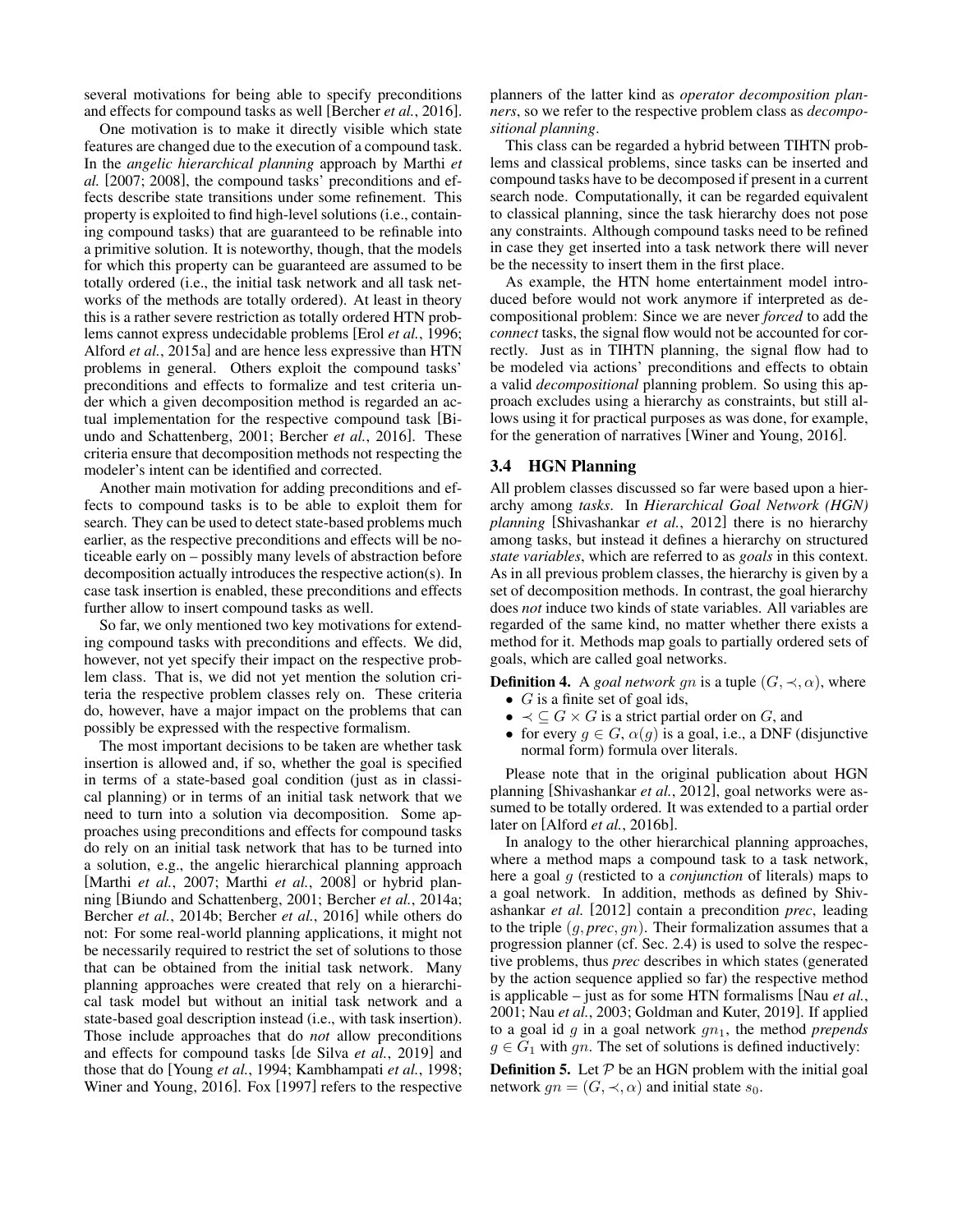- 1. If G is empty, then the empty plan is a solution.
- 2. Otherwise, let  $g \in G$  be a goal id in gn without predecessors, and  $\alpha(g)$  be its goal.
	- (a) If  $\alpha(g)$  is satisfied in  $s_0$ ,  $\mathcal{P}'$  is the problem that results from removing g from gn, and  $\pi$  is a solution to  $P'$ , then  $\pi$  is a solution to  $\mathcal{P}$ .
	- (b) Let a be an action that is relevant for  $\alpha(g)$  (i.e., it fulfills one of its literals) and applicable in  $s_0$ . Let  $\pi$  be a solution for  $\mathcal{P}'$ , which differs from  $\mathcal P$  in the updated initial state  $s'_0 = \gamma(s_0, a)$ . Then  $a \circ \pi$  is a solution to P.
	- (c) Let  $m = (g_m, prec_m, gn_m)$  be a method that is applicable to  $s_0$  and  $g_m$  be relevant to  $\alpha(g)$ . Then, the set of solutions for  $P$  includes the set of solutions for  $\mathcal{P}'$ , in which gn has been replaced by gn' resulting from the application of  $m$  to  $q$ .

One important subtlety in Def. [5](#page-5-0) is that only those actions can be applied that are contributing towards some goal. This prevents arbitrary action applications similar to HTN planning. Interestingly HGN problems are computationally as hard as HTN problems because of this [Alford *et al.*[, 2016b\]](#page-6-4).

[Shivashankar](#page-8-24) *et al.* [\[2013;](#page-8-24) [2016;](#page-8-25) [2017\]](#page-8-26) developed planners that solve HGN problems based on progression search and informed heuristics.

## 3.5 GTN Planning

*Goal-Task Network (GTN)* planning fuses HTN with HGN planning [Alford *et al.*[, 2016b\]](#page-6-4). Instead of featuring *either* task *or* goal networks, this formalism features the fusion of both, called *goal-task networks*. Consequently, the solution criteria are those of Def. [3](#page-2-0) and Def. [5](#page-5-0) combined. Non-surprisingly, GTN problems are also undecidable, just as HTN and HGN problems [Alford *et al.*[, 2016b\]](#page-6-4). As of yet there does not exist a planner that is capable of solving the respective problems.

## 3.6 Extension of the State Model

So far, all problem classes that we surveyed rely on a simple state transition semantics, i.e., all actions have deterministic effects that make some properties instantaneously true. In particular in real-work applications, this might not be sufficient anymore. Then, extensions to this simple model might be required that incorporate, for instance, continuous effects, the use of functions, or time. One of the few attempts to formally describe the integration of time and resource consumption is done by the Action Notation Modeling Language (ANML) [Smith *et al.*[, 2008\]](#page-8-21). ANML implicitly relies on acyclic task hierarchies. The planner FAPE is able to cope with most of the language features given in ANML. One of the more recent appraoches that integrates time into HTNs is described by [Molineaux](#page-8-27) *et al.* [\[2010\]](#page-8-27). They extend HTN models expressed in the SHOP2 input language [\[Nau](#page-8-14) *et al.*[, 2003\]](#page-8-14) (and the planner) by nonlinear continuous effects known from PDDL+ [\[Fox and Long, 2006\]](#page-7-27). This includes, e.g., reasoning about fluents (describing continues values like the fuel-level of a vehicle), which may change over time.

## 4 Discussion & Conclusion

For each given problem at hand, there are always countless possibilities on how to model it. Modeling it as a *hierarchical* planning task may bring several advantages, from practical ones like being able to present plans on more abstract levels to more theoretical ones like being able to express more constraints on the set of desired solutions. It is of crucial importance to understand the – sometimes subtle-looking – differences between the formalisms as otherwise plans may be generated that are no solutions to the modeled problem or the desired solution(s) cannot be found. We provided a survey and discussion on the vast set of more recent hierarchical planning formalisms highlighting their differences and similarities from a theoretical point of view while also giving pointers to systems capable of solving them.

## References

- <span id="page-6-7"></span>[Alford *et al.*, 2009] Ron Alford, Ugur Kuter, and Dana S. Nau. Translating HTNs to PDDL: A small amount of domain knowledge can go a long way. In *IJCAI*, pages 1629– 1634. AAAI Press, 2009.
- <span id="page-6-5"></span>[Alford *et al.*, 2012] Ron Alford, Vikas Shivashankar, Ugur Kuter, and Dana Nau. HTN problem spaces: Structure, algorithms, termination. In *SoCS*, pages 2–9. AAAI Press, 2012.
- <span id="page-6-8"></span>[Alford *et al.*, 2014] Ron Alford, Vikas Shivashankar, Ugur Kuter, and Dana Nau. On the feasibility of planning graph style heuristics for HTN planning. In *ICAPS*, pages 2–10. AAAI Press, 2014.
- <span id="page-6-2"></span>[Alford *et al.*, 2015a] Ron Alford, Pascal Bercher, and David Aha. Tight bounds for HTN planning. In *ICAPS*, pages 7– 15. AAAI Press, 2015.
- <span id="page-6-3"></span>[Alford *et al.*, 2015b] Ron Alford, Pascal Bercher, and David Aha. Tight bounds for HTN planning with task insertion. In *IJCAI*, pages 1502–1508. AAAI Press, 2015.
- <span id="page-6-6"></span>[Alford *et al.*, 2016a] Ron Alford, Gregor Behnke, Daniel Höller, Pascal Bercher, Susanne Biundo, and David Aha. Bound to plan: Exploiting classical heuristics via automatic translations of tail-recursive HTN problems. In *ICAPS*, pages 20–28. AAAI Press, 2016.
- <span id="page-6-4"></span>[Alford *et al.*, 2016b] Ron Alford, Vikas Shivashankar, Mark Roberts, Jeremy Frank, and David W. Aha. Hierarchical planning: Relating task and goal decomposition with task sharing. In *IJCAI*, pages 3022–3029. AAAI Press, 2016.
- <span id="page-6-0"></span>[Barták and Dvorák, 2016] Roman Barták and Tomás Dvorák. On verification of workflow and planning domain models using attribute grammars. In *Proc. of the 15th Mexican Int. Conf. on AI (MICAI)*, pages 332–345. Springer, 2016.
- <span id="page-6-1"></span>[Barták and Vlk, 2016] Roman Barták and Marek Vlk. Hierarchical task model for resource failure recovery in production scheduling. In *Proc. of the 15th Mexican Int. Conf. on AI (MICAI)*, pages 362–378. Springer, 2016.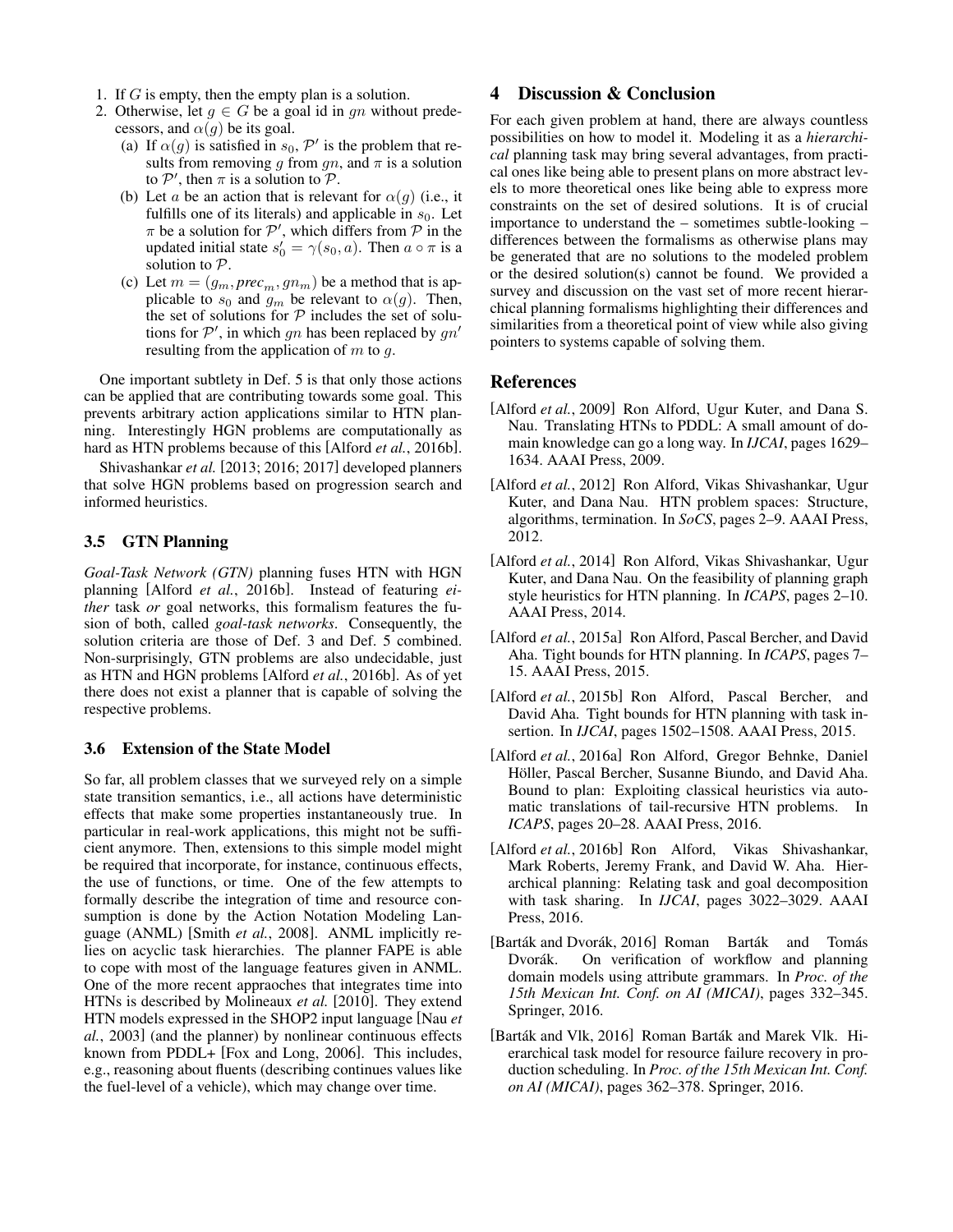- <span id="page-7-0"></span>[Beetz *et al.*, 2012] Michael Beetz, Dominik Jain, Lorenz Mösenlechner, Moritz Tenorth, Lars Kunze, Nico Blodow, and Dejan Pangercic. Cognition-enabled autonomous robot control for the realization of home chore task intelligence. *Proc. of the IEEE*, 100(8):2454–2471, 2012.
- <span id="page-7-8"></span>[Behnke et al., 2016] Gregor Behnke, Daniel Höller, Pascal Bercher, and Susanne Biundo. Change the plan – How hard can that be? In *ICAPS*, pages 38–46. AAAI Press, 2016.
- <span id="page-7-22"></span>[Behnke *et al.*, 2018] Gregor Behnke, Daniel Höller, and Susanne Biundo. totSAT – Totally-ordered hierarchical planning through SAT. In *AAAI*, pages 6110–6118. AAAI Press, 2018.
- <span id="page-7-23"></span>[Behnke *et al.*, 2019a] Gregor Behnke, Daniel Höller, and Susanne Biundo. Finding optimal solutions in HTN planning – A SAT-based approach. In *IJCAI*. IJCAI, 2019.
- <span id="page-7-5"></span>[Behnke *et al.*, 2019b] Gregor Behnke, Marvin Schiller, Matthias Kraus, Pascal Bercher, Mario Schmautz, Michael Dorna, Michael Dambier, Wolfgang Minker, Birte Glimm, and Susanne Biundo. Alice in DIY wonderland or: Instructing novice users on how to use tools in DIY projects. *AI Communications*, 32:31–57, 2019.
- <span id="page-7-4"></span>[Bercher *et al.*, 2014a] Pascal Bercher, Susanne Biundo, Thomas Geier, Thilo Hörnle, Florian Nothdurft, Felix Richter, and Bernd Schattenberg. Plan, repair, execute, explain – How planning helps to assemble your home theater. In *ICAPS*, pages 386–394. AAAI Press, 2014.
- <span id="page-7-17"></span>[Bercher *et al.*, 2014b] Pascal Bercher, Shawn Keen, and Susanne Biundo. Hybrid planning heuristics based on task decomposition graphs. In *SoCS*, pages 35–43. AAAI Press, 2014.
- <span id="page-7-14"></span>[Bercher et al., 2016] Pascal Bercher, Daniel Höller, Gregor Behnke, and Susanne Biundo. More than a name? On implications of preconditions and effects of compound HTN planning tasks. In *ECAI*, pages 225–233. IOS Press, 2016.
- <span id="page-7-18"></span>[Bercher *et al.*, 2017] Pascal Bercher, Gregor Behnke, Daniel Höller, and Susanne Biundo. An admissible HTN planning heuristic. In *IJCAI*, pages 480–488. IJCAI, 2017.
- <span id="page-7-20"></span>[Bit-Monnot *et al.*, 2016] Arthur Bit-Monnot, David E. Smith, and Minh Do. Delete-free reachability analysis for temporal and hierarchical planning. In *ECAI*, pages 1698– 1699. IOS Press, 2016.
- <span id="page-7-26"></span>[Biundo and Schattenberg, 2001] Susanne Biundo and Bernd Schattenberg. From abstract crisis to concrete relief – A preliminary report on combining state abstraction and HTN planning. In *ECP*, pages 157–168. AAAI Press, 2001.
- <span id="page-7-2"></span>[Bresina et al., 2005] John L. Bresina, Ari K. Jónsson, Paul H. Morris, and Kanna Rajan. Activity planning for the mars exploration rovers. In *ICAPS*, pages 40–49. AAAI Press, 2005.
- <span id="page-7-7"></span>[de Silva *et al.*, 2019] Lavindra de Silva, Lin Padgham, and Sebastian Sardina. HTN-like solutions for classical plan-

ning problems: An application to BDI agent systems. *Theoretical Computer Science*, 763:12–37, 2019.

- <span id="page-7-21"></span>[Dix et al., 2003] Jürgen Dix, Ugur Kuter, and Dana Nau. Planning in answer set programming using ordered task decomposition. In *Proc. of the 26th German Conf. on AI (KI)*, pages 490–504. Springer, 2003.
- <span id="page-7-19"></span>[Dvořák et al., 2014] Filip Dvořák, Roman Barták, Arthur Bit-Monnot, Félix Ingrand, and Malik Ghallab. Planning and acting with temporal and hierarchical decomposition models. In *ICTAI*, pages 115–121. IEEE, 2014.
- <span id="page-7-15"></span>[Erol *et al.*, 1994] Kutluhan Erol, James Hendler, and Dana S. Nau. UMCP: A sound and complete procedure for hierarchical task-network planning. In *AIPS*, pages 249– 254. AAAI Press, 1994.
- <span id="page-7-12"></span>[Erol *et al.*, 1996] Kutluhan Erol, James A. Hendler, and Dana S. Nau. Complexity results for HTN planning. *Annals of Mathematics and AI (AMAI)*, 18(1):69–93, 1996.
- <span id="page-7-27"></span>[Fox and Long, 2006] Maria Fox and Derek Long. Modelling mixed discrete-continuous domains for planning. *Journal of AI Research (JAIR)*, 27(1):235–297, 2006.
- <span id="page-7-9"></span>[Fox, 1997] Maria Fox. Natural hierarchical planning using operator decomposition. In *ECP*, pages 195–207. Springer, 1997.
- <span id="page-7-10"></span>[Geib, 2004] Christopher W. Geib. Assessing the complexity of plan recognition. In *AAAI*, pages 507–512. AAAI Press, 2004.
- <span id="page-7-13"></span>[Geier and Bercher, 2011] Thomas Geier and Pascal Bercher. On the decidability of HTN planning with task insertion. In *IJCAI*, pages 1955–1961. AAAI Press, 2011.
- <span id="page-7-3"></span>[Georgievski and Aiello, 2015] Ilche Georgievski and Marco Aiello. HTN planning: Overview, comparison, and beyond. *Artificial Intelligence*, 222(0):124–156, 2015.
- <span id="page-7-25"></span>[Gerevini *et al.*, 2008] Alfonso Gerevini, Ugur Kuter, Dana S. Nau, Alessandro Saetti, and Nathaniel Waisbrot. Combining domain-independent planning and HTN planning: The Duet planner. In *ECAI*, pages 573–577. IOS Press, 2008.
- <span id="page-7-6"></span>[Ghallab *et al.*, 2004] Malik Ghallab, Dana S. Nau, and Paolo Traverso. *Automated Planning: Theory and Practice*. Morgan Kaufmann, 2004.
- <span id="page-7-16"></span>[Goldman and Kuter, 2019] Robert P. Goldman and Ugur Kuter. Hierarchical task network planning in common Lisp: The case of SHOP3. In *Proc. of the 12th Europ. Lisp Symp. (ELS)*, pages 73–80. ACM, 2019.
- <span id="page-7-24"></span>[Goldman, 2009] Robert Goldman. A semantics for HTN methods. In *ICAPS*, pages 146–153. AAAI Press, 2009.
- <span id="page-7-1"></span>[González et al., 2017] José Carlos González, José Carlos Pulido, and Fernando Fernández. A three-layer planning architecture for the autonomous control of rehabilitation therapies based on social robots. *Cognitive Systems Research*, 43(Supplement C):232–249, 2017.
- <span id="page-7-11"></span>[Höller et al., 2014] Daniel Höller, Gregor Behnke, Pascal Bercher, and Susanne Biundo. Language classification of